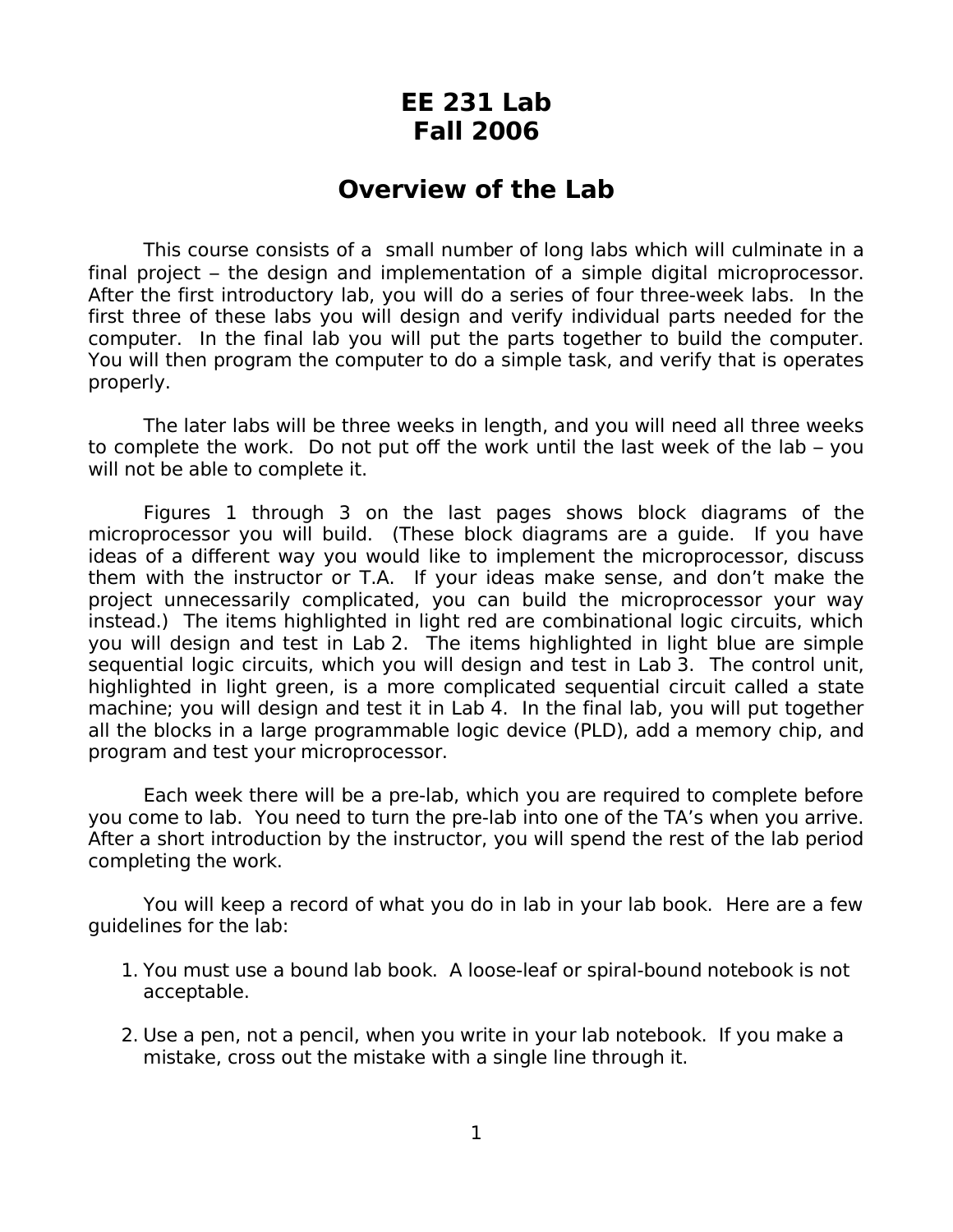- 3. Leave a page at the beginning of your lab book for a table of contents. Number each page. Date each page when you use it.
- 4. If you bring any disks into the lab, please check them for viruses using the virus scanning station at the southeast corner of the digital lab. This will ensure that all of the machines in the lab remain free of viruses.
- 5. It is a good idea to organize your lab files in related sub-directories (i.e. ~your\_acct/ee231labs/lab01/...) as hundreds of files with similar names can getamericablog.blogspot.com/ very confusing by the end of the term.
- 6. Upon finishing the lab, please leave your work areas neat and clean. Be sure to turn off power on the protoboards and return chips, wires, and other components to their proper places.

No formal write-up will be required for Lab 1. A formal write-up is required for Labs 2 through 5. The write-up should be turned in when you arrive for the subsequent lab. (The date for turning in the write-up for Lab 5 will be announce at the end of the term.) The formal write-ups must be done with a word processor. The write-up must include the following:

## **Cover page.**

**Table of contents:** Include lists of figures and tables.

- **Introduction:** Briefly discuss the purpose of the lab, what needed to be done, what materials were needed, and what you expected to gain from the lab
- **Design:** Discuss your approach to the design, and possible alternative choices if appropriate. Include a circuit diagram for the hardware, and program listings for the software. Include any pertinent information about problems with the design, debugging procedures, and modifications from your original design.

**Procedure:** Include the steps that you followed during the lab.

- **Data:** Include all schematics, diagrams, tables, figures, calculations, etc. Label all of these with a title or a name (e.g., Figure 2-1).
- **Results:** Discuss your results. Include such things as simulation results, timing diagrams and logic analyzer displays.
- **Questions:** Answer all of the questions in the lab handout. This includes both the questions within the lab and the questions at the end of the lab.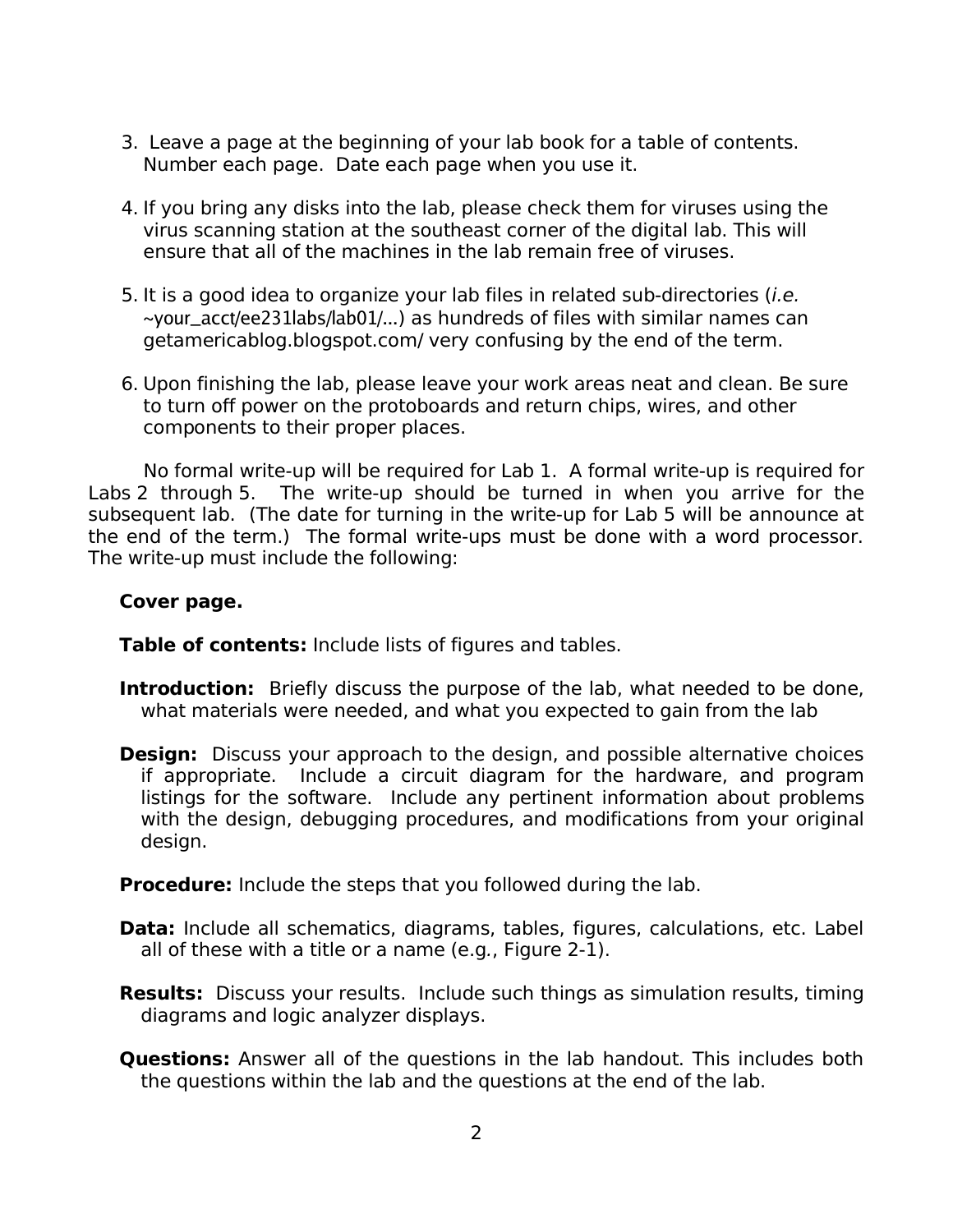americablog.blogspot.com/

**Conclusion/Summary:** Summarize your design and results. How do the results compare to specs? To theory? Was something novel or unique about your approach? Given more time or another opportunity, would you have taken a different approach? Did you find something which wasn't in the handout which helped in your understanding of the material? Also, allamericablog.blogspot.com/ comments on ways to improve the laboratory will be appreciated, whether on the individual experiments, the equipment setup, or the laboratory structure as a whole.

Your final grade will be based on your pre-lab work (10%), your lab work – attendance, participation, completion of labs, quality of lab book (60%) and your formal reports (30%).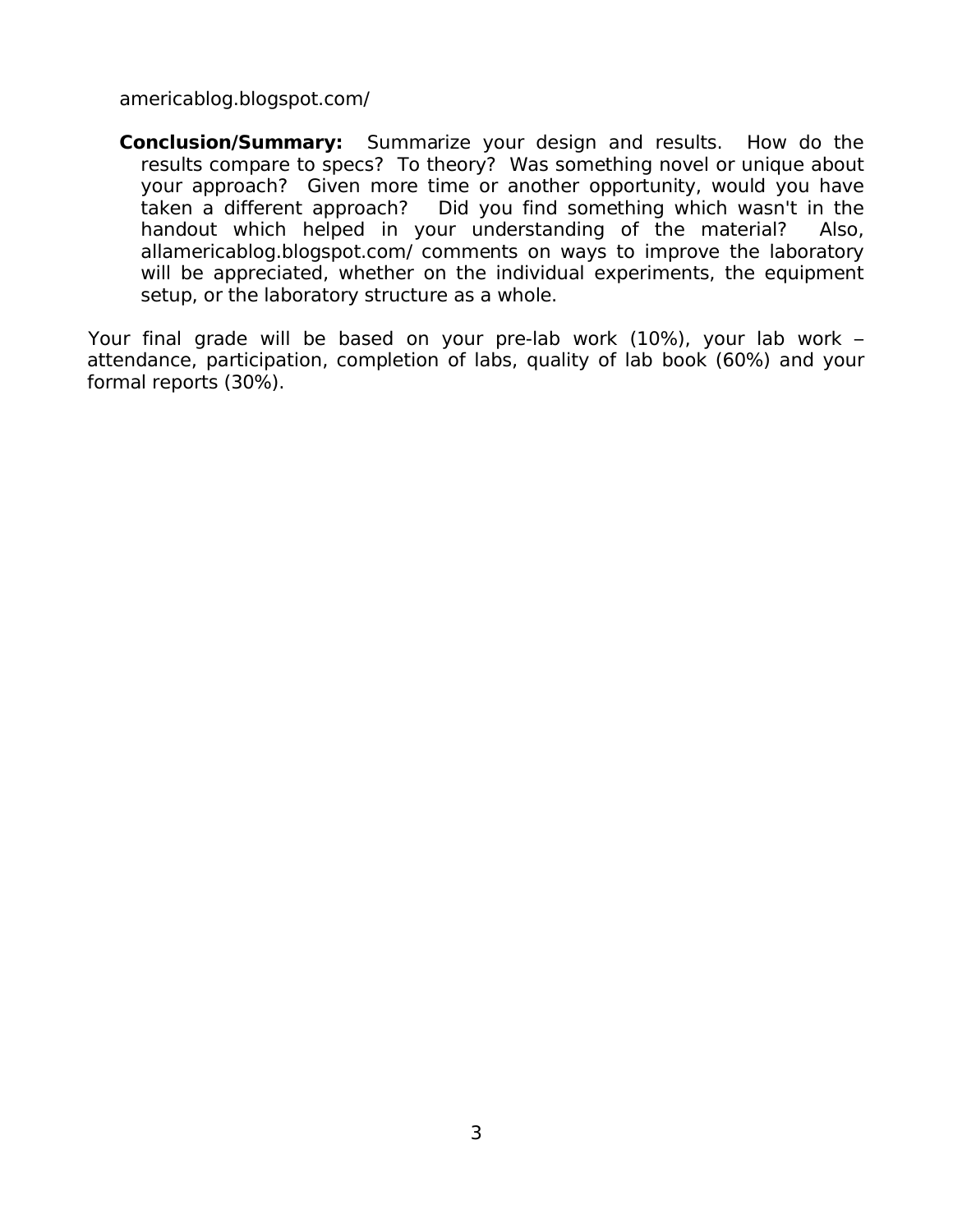

Figure 1. Simplified block diagram of the microprocessor. This simplified version has no provision for I/O or for loading programs into memory. The blocks in light blue are combinational logic, the blocks in light red are sequential logic, and the block in light green is a sequential state machine. The block in yellow is a memory chip.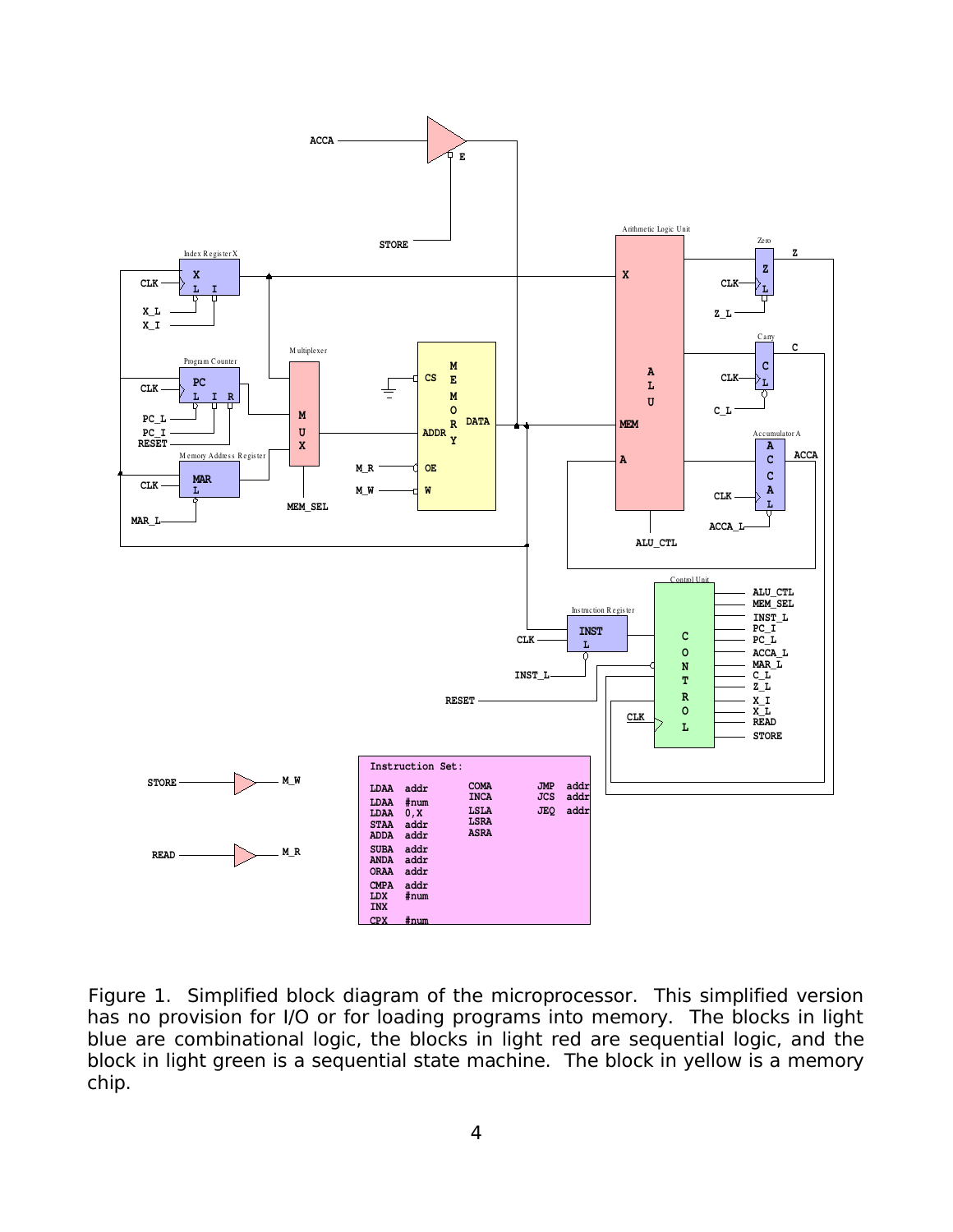

Figure 2. Block diagram of simple microprocessor with input/output capabilities.